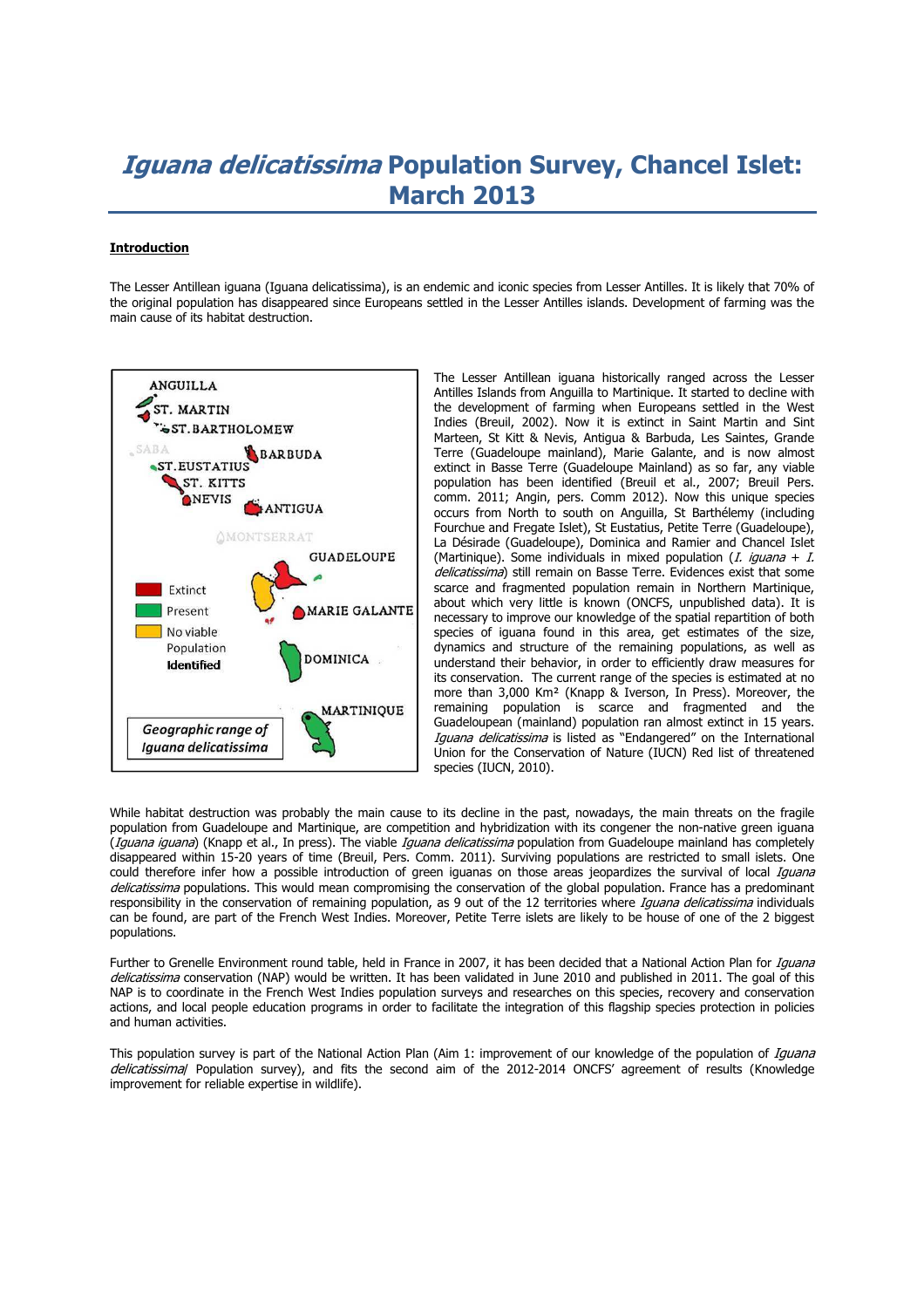## **Attendant**

This survey as were the 2 previous surveys are undergone as a participative research, involving Martinican and Guadeloupian volunteers as well as professionals working on Iguana delicatissima or other iguanas species from different Agencies of the Caribbean region. This network functioning has been highlighted in the NPA as an important part of the whole Iguana delicatissima conservation process.

Attendants were:

- Pamela Alfred, Saint Lucia Forestry Department, Ste Lucia
- Julien Athanase, Garde Reserve Naturelle, association Ti Tè, Guadeloupe
- Enora Becheler, IFREMER, Volontaire, Martinique
- Myriam Bouaziz, IFREMER, Volontaire, Martinique
- Pius Haynes, Saint Lucia Forestry Department, Ste Lucia
- Mary James, Saint Lucia Forestry Department, Ste Lucia
- David Laffitte, Office National de la Chasse et de la Faune Sauvage, Antilles françaises
- Jean-Claude Lallane, Garde Reserve Naturelle, association Ti Tè, Guadeloupe
- Gregory Moulard, Association Alsophis, Collectivité de St Barthélemy
- Jean-Baptiste Quere, La Meynard, Volontaire, Martinique
- Chloé Rodrigues, Office National de la Chasse et de la Faune Sauvage, Antilles françaises
- Veronique Siousarram, Volontaire, association Ti Tè, Guadeloupe

David Belfan, Association Le Carouge, Martinique was initially planned, but informed us a few days before begining the field session, that it was impossible for him to come. Enora Becheler was able to come after being asked.

All the "Ordres d'accueils" are attached as annex 2.

## **Method**

## Population size estimate and structure

#### We applied a traditional Mark-Recapture method.

Chancel Islet (Fig.1) was divided into 6 areas of similar difficulty (regarding roughness of the terrain, number of big trees, estimated density of iguanas) referenced as Zone 1 to Zone 6. Each day, each area has been covered randomly and as exhaustively as possible by a team of two people. The Islet was checked for iguanas from about 08:00 am to 16:00 - 17:00 during 5 consecutive days. Each iguana spotted was captured by hand or with the noose, has been checked for Pit Tags or was tagged (Pit Tags: 11.5x2.12 mm; 0.1g, trovan ID-100 unique, Trovan®, Ltd., EID, U.S. ). Then Many biological and environmental data were taken (cf. Field data sheet, annex 1).

## **Fig. 1. Chancel Islet - Satellite Map**



Population morphology and physiology

Some morphological measurements have been taken during animals handling:

The Total Length (TL): from the snout to the tip of the tail, the iguana was stretched, and ground was as flat as possible. If the tail was broken or crooked, it was indicated. (unit: cm).

The Snout Vent Length (SVL): from the snout to the vent, rounded up to the closer 0.5cm. (Unit: cm)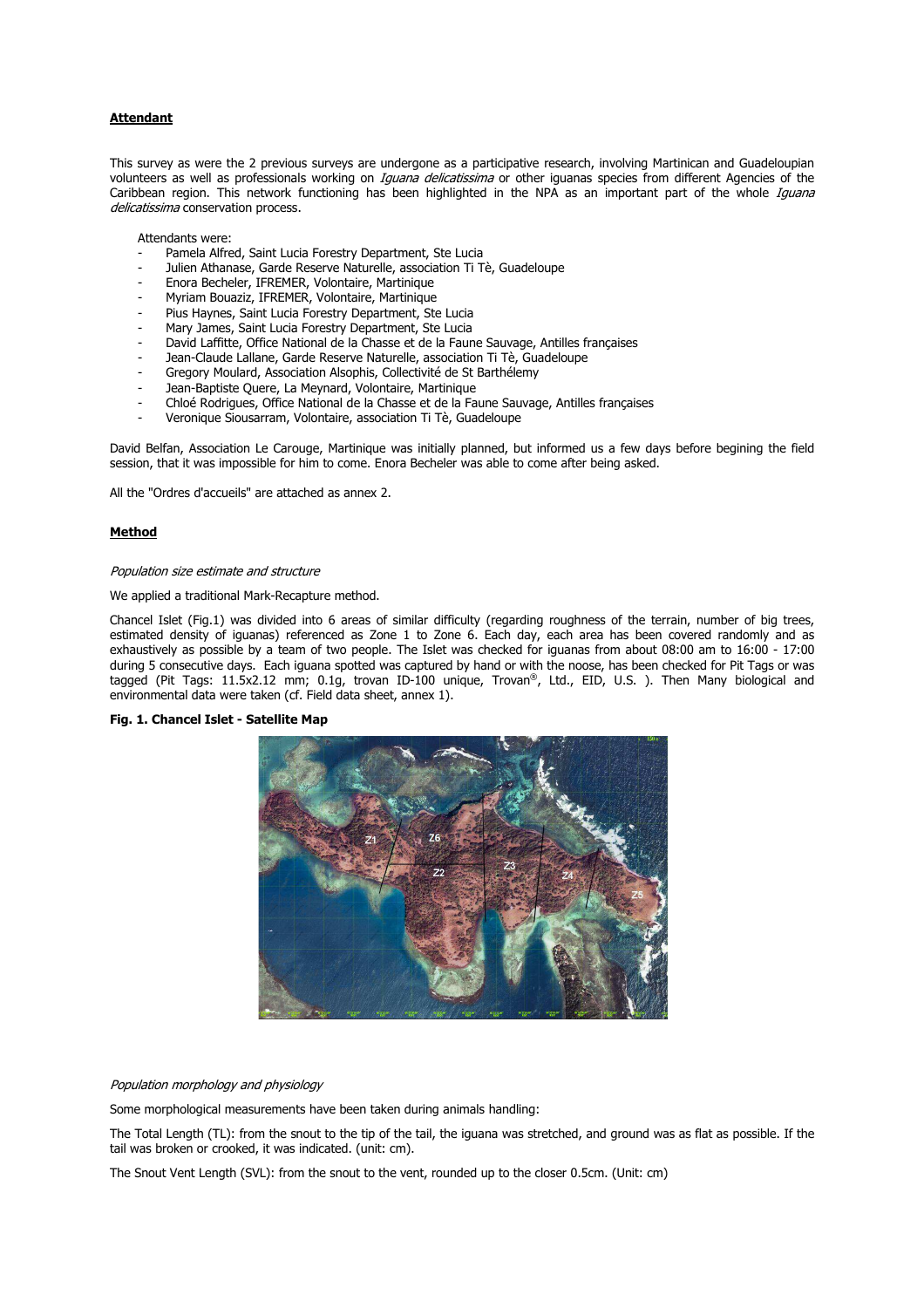The Body mass: to the nearest 10g. (Unit: g)

The females were palpated for check of pregnancy status. Coloration of the cheeks of males and females at capture time was noted.

#### Population health state

The general health state assessment was based on general distant and close examination of the body condition, general exhibited behavior, absence/presence of disabling wound and parasitic load.

An individual was considered in a good health state if its body condition was good, it was observed (prior to the capture) performing a normal behavior of its species or a normal escape pattern, it showed no disabling wound and no sign of sickness that would prevent it to meet all its needs and wants as discussed in Dawkins (1990), and in Hugh and Duncan (1988). When a need arises, the motivational state will elicit behavioral and physiological responses that aim to meet the need, so that the individual is able to cope with its environment (Fraser and Broom, 1990). In other words, it was free of any wound or disease that would obviously compromise its welfare, but the presence of a lesion which did not interfere with its behavioral or physiological ability to meet its needs was not a contraindication to refer the individual as in good health state.

A medium Health state was indicated if the animal was skinny, and/or exhibited wounds or signs of disease which would affect its welfare, and make it unable to meet its ethological needs or its wants, and/or exhibited abnormal behaviors (like lethargy in reaction to the capture), but the short term survival was not compromised.

A poor health state was assessed if probability of short-term or mid-term survival was compromised (very disabling wounds, lethal wounds, cachexia, signs of advanced terminal staged disease).

Further analysis will be conducted. General Population morphological measurements analysis and Population dynamics will be analyzed and results will be given in a further report (General assessment of the conservation of Iquana delicatissima population of Chancel Islet, Martinique).

## **First Results**

## Field effort

515 Captures have been counted, with a total number of 402 individuals, including 205 Females, 194 males and 3 juveniles. 37 males and 54 females were recaptured during this session, totalizing 114 recapture events. 74 individuals have been recaptured once, 12 individuals twice, 4 individuals three times and 1 individual has been recaptured four times. (cf. Table 2)

Number of captures per day ranged from 89 (day 2) to 116 (day 3), and the average number of iguanas captured per team per day was about 17 (cf. table 1).

|                                                     | Table 2. Capture Effort            |       |       |       |       |       |  |
|-----------------------------------------------------|------------------------------------|-------|-------|-------|-------|-------|--|
|                                                     |                                    | dav 1 | day 2 | dav 3 | day 4 | day 5 |  |
|                                                     | Total number of capture            | 93    | 89    | 116   | 105   | 110   |  |
|                                                     | $N^{\circ}$ capture/team ( $\mu$ ) | 15.5  | 14.8  | 19.3  | 17.5  | 18.3  |  |
| Average number of canture/day/team (entire session) |                                    |       |       |       |       |       |  |

**Average number of capture/day/team (entire session)** 17.1

Capture ( $\theta$ c) and recapture rates ( $\theta$ r) of the capture event *i* can be defined as following:  $θc<sub>i</sub> = N°$  of captures<sub>i</sub> / N° non-marked individuals<sub>i</sub> (after the total population size estimated on the data set).  $\theta$ r<sub>i</sub> = N° of recaptures<sub>i</sub> / N° of marked individuals<sub>i-1</sub>

| Table 3. Capture and Recapture rates per day for female and male subpopulations |        |        |        |        |        |  |  |
|---------------------------------------------------------------------------------|--------|--------|--------|--------|--------|--|--|
|                                                                                 | Jour 1 | Jour 2 | Jour 3 | Jour 4 | Jour 5 |  |  |
| Taux de Capture Femelles                                                        | 0.14   | 0.13   | 0.19   | 0.17   | 0.15   |  |  |
| Taux de Recapture Femelles                                                      |        | 0.12   | 0.17   | 0.11   | 0.15   |  |  |
| Taux de Capture Mâles                                                           | 0.10   | 0.10   | 0.12   | 0.12   | 0.11   |  |  |
| Taux de Recapture Mâles                                                         |        | 0.12   | 0.12   | 0.11   | 0.14   |  |  |

168 new individuals (i.e. non pit tagged individuals) have been found and 234 were tagged already (58%) (In January, the percentage of recapture was  $48\% = 78/163$  and in July it was  $50\% = 159/321$ ).

### Population size estimate on mating period

This analysis was performed in MARK software, using CAPTURE. 513 capture events were included in the analysis for 399 individuals. Population was divided into two groups: Males (adults and subadults) and Females (adult and subadults). Juveniles were excluded from the analysis, as they represented only 0.4% of the total population captured.